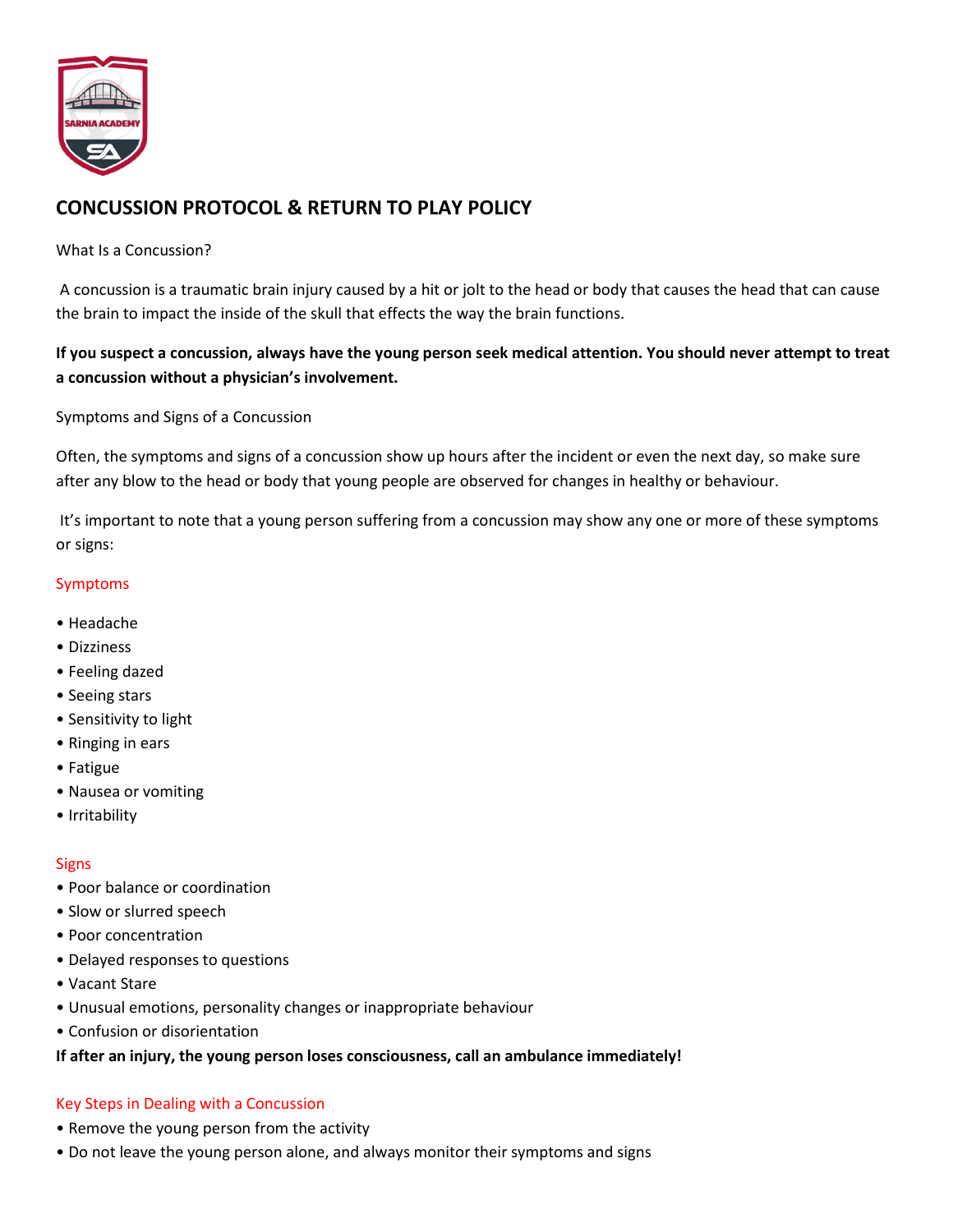- Do not give the young person any medication
- Inform the parent or guardian as soon as possible
- Get the young person to a doctor as soon as possible

Do not allow the young person to rejoin a game or activity

#### 6 Steps to Return to Play

A concussion is a serious injury that requires a gradual reintroduction to activities monitored and with permission by a physician. Symptoms and signs can return at any time during this process. If they do, the young person must be reevaluated by a physician. Remember that symptoms and signs can return later in the day or the next day after an injury. Step 1: Complete physical and mental rest! Which includes reading, computers, or watching television. The mind needs time to heal.

Step 2: Easy light introduction to physical activity like walking or riding a stationary bike, but monitor the young person for any symptoms or signs.

Step 3: The young person can start to do easy activity related games or training, like skating or stretching.

Step 4: Allow the young person to rejoin the activity without any rough activities or body contact. You can move to Step 5 once the young person's doctor provides medical clearance.

Step 5: Begin games or drills including body contact if that is part of the activity or sport.

Step 6: The young person can resume the activity entirely.

These six steps should take, at the shortest, a week, but if any symptoms or signs of a concussion occur, you must return to Step 1 and have the young person re-evaluated by a doctor.

#### **A young person must never return to their activity if symptoms persist!**

How Can I Help Keep Young People Safe?

- Help create a culture of safety in your activity.
- Talk with other activity leaders about ways in which you can reduce situations where a young person might sustain a concussion.

• Talk with the young people you lead about concussion and ask if they have concerns about reporting an injury. Talk with them about their concerns and emphasize the importance of reporting concussions and taking time to recover from one.

• Ensure that all young people follow safety rules and rules specific to the activity.

• Model good sportsmanship and tell the young people you lead that you expect them to practice good sportsmanship at all times.

• When appropriate, make sure young people have properly fitting and certified equipment and helmets. Remember, helmets cannot prevent concussions, so hits to the head must be avoided.

#### Final Note

Concussion area serious, traumatic head injury. Young people you continue to play or return to activities before fully healed have a greater chance of getting another concussion. Getting another concussion while the brain is still healing from the first injury can be very serious and can affect a young person for the rest of their life. Treat concussions with caution and care, and always follow the 6 Steps to Return to Play.